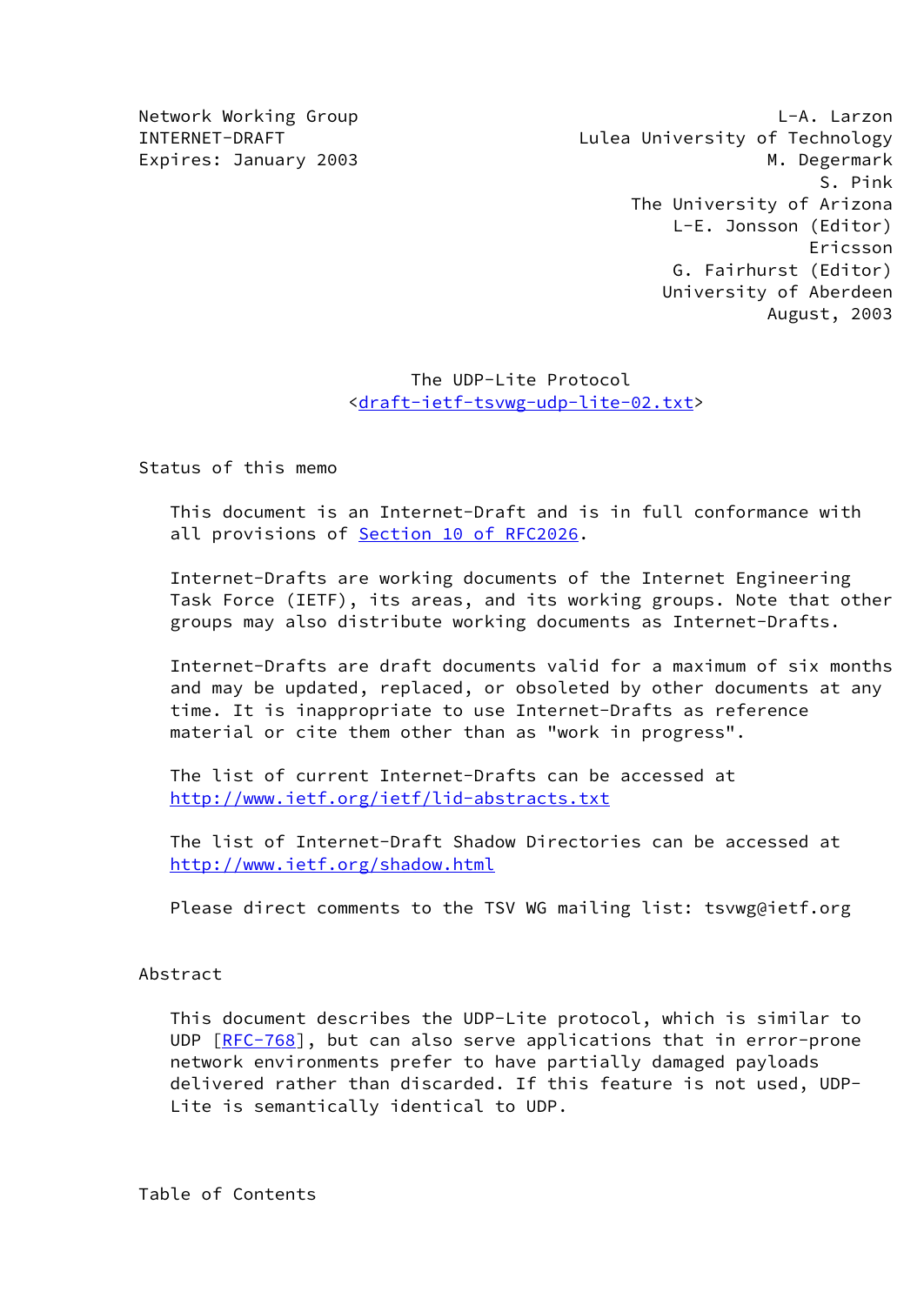<span id="page-1-0"></span>

#### 1. Introduction

 This document describes a new transport protocol, UDP-Lite, (also known as UDPLite). This new protocol is based on three observations:

 First, there is a class of applications that benefit from having damaged data delivered rather than discarded by the network. A number of codecs for voice and video fall into this class (e.g. the AMR speech codec [\[RFC-3267](https://datatracker.ietf.org/doc/pdf/rfc3267)], the Internet Low Bit Rate Codec [\[ILBRC\]](#page-10-2), and error resilient H.263+ [[ITU-H.263\]](#page-10-3), H.264 [ITU-H.264; H.264] and MPEG-4 [[ISO-14496\]](#page-10-4) video codecs). These codecs may be designed to cope better with errors in the payload than with loss of entire packets.

 Second, all links that support IP transmission should use a strong link layer integrity check (e.g. CRC-32 [\[LINK](#page-10-5)]), and this MUST be used by default for IP traffic. When the under-lying link supports it, certain types of traffic (e.g. UDP-Lite) may benefit from a different link behavior that permits partially damaged IP packets to be forwaded when requested  $[\overline{LINK}]$ . Several radio technologies (e.g. [3GPP-QoS]) support this link behavior when operating at a point where cost and delay are sufficiently low. If error-prone links are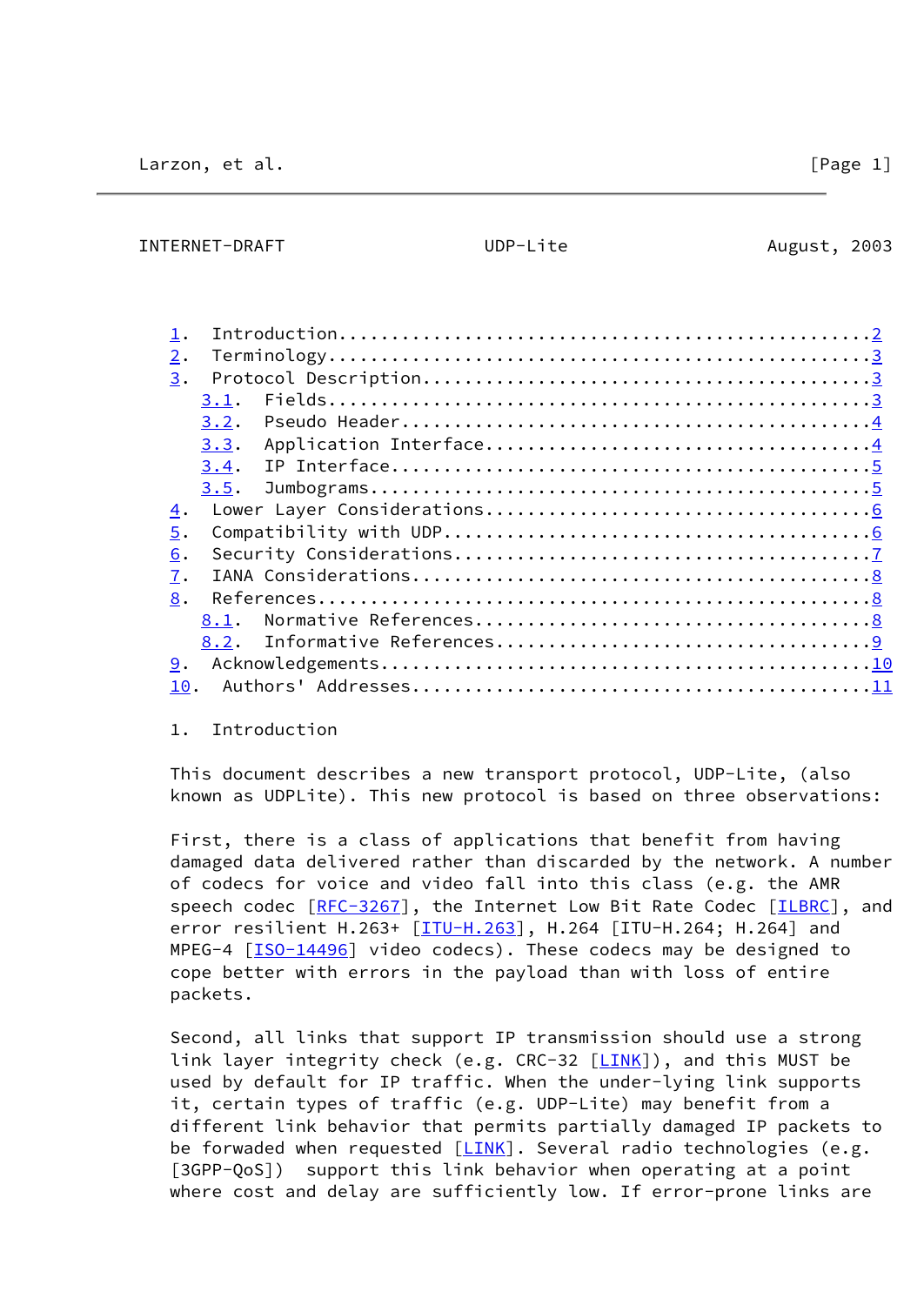aware of the error sensitive portion of a packet, it is also possible for the physical link to provide greater protection to reduce the probability of corruption of these error sensitive bytes (e.g., the use of unequal Forward Error Correction).

 Third, intermediate layers (i.e., IP and the transport layer protocols) should not prevent error-tolerant applications from running well in the presence of such links. IP is not a problem in this regard, since the IP header has no checksum that covers the IP payload. The generally available transport protocol best suited for

Larzon, et al. [Page 2]

<span id="page-2-1"></span>INTERNET-DRAFT UDP-Lite August, 2003

 these applications is UDP, since it has no overhead for retransmission of erroneous packets, in-order delivery, or error correction. In IPv4 [\[RFC-791](https://datatracker.ietf.org/doc/pdf/rfc791)], the UDP checksum covers either the entire packet or nothing at all. In IPv6 [\[RFC-2460](https://datatracker.ietf.org/doc/pdf/rfc2460)], the UDP checksum is mandatory and must not be disabled. The IPv6 header does not have a header checksum and it was deemed necessary to always protect the IP addressing information by making the UDP checksum mandatory.

 A transport protocol is needed that conforms to the properties of link layers and applications described above [\[LDP99\]](#page-11-3). The error detection mechanism of the transport layer must be able to protect vital information such as headers, but also to optionally ignore errors best dealt with by the application. The set of octets to be verified by the checksum is best specified by the sending application.

 UDP-Lite provides a checksum with an optional partial coverage. When using this option, a packet is divided into a sensitive part (covered by the checksum) and an insensitive part (not covered by the checksum). Errors in the insensitive part will not cause the packet to be discarded by the transport layer at the receiving end host. When the checksum covers the entire packet, which should be the default, UDP-Lite is semantically identical to UDP.

 Compared to UDP, the UDP-Lite partial checksum provides extra flexibility for applications that want to define the payload as partially insensitive to bit errors.

<span id="page-2-0"></span>[2](#page-2-0). Terminology

The key words "MUST", "MUST NOT", "REQUIRED", "SHALL", "SHALL NOT",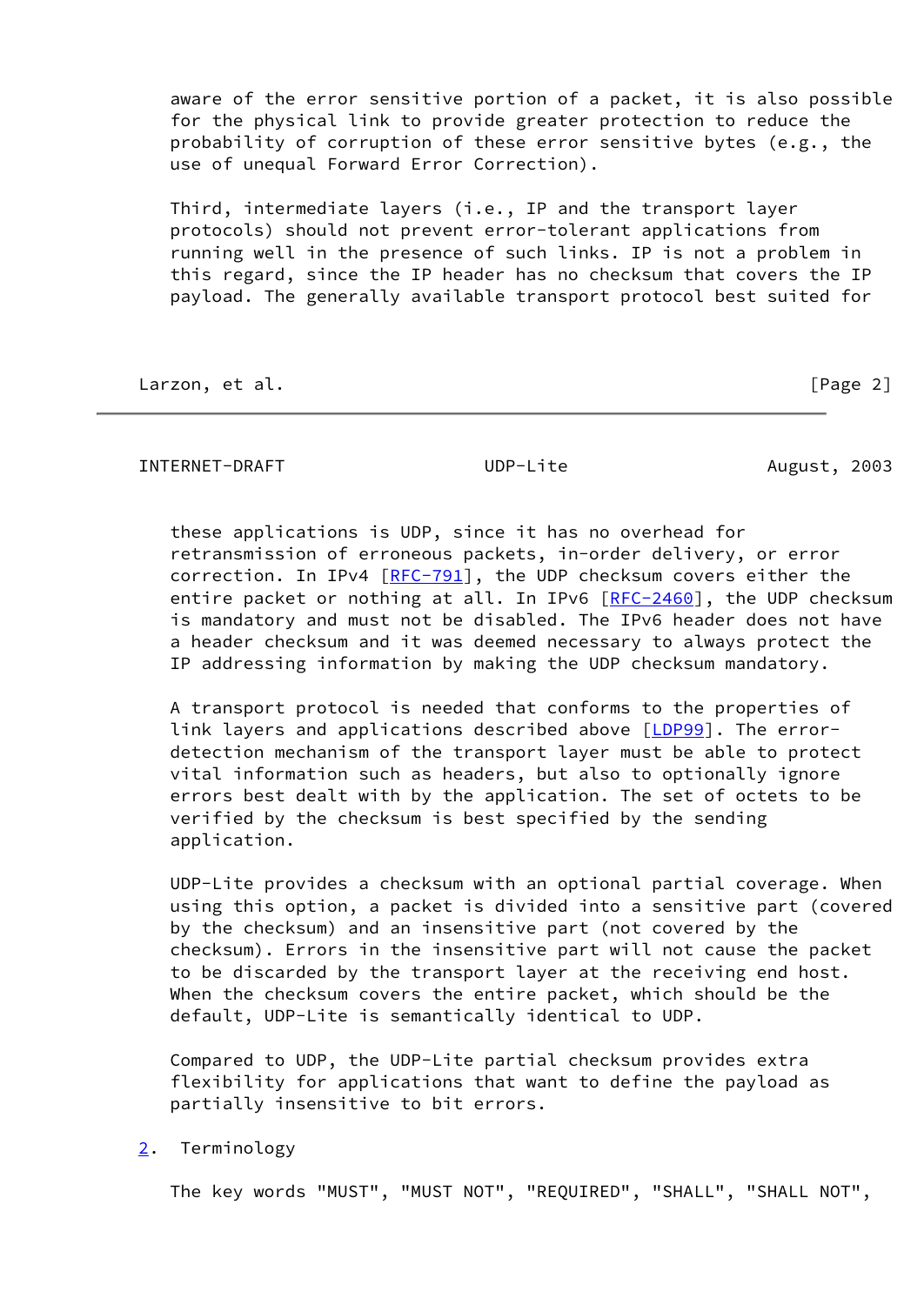"SHOULD", "SHOULD NOT", "RECOMMENDED", "MAY", and "OPTIONAL" in this document are to be interpreted as described in [[RFC-2119\]](https://datatracker.ietf.org/doc/pdf/rfc2119).

## <span id="page-3-0"></span>[3](#page-3-0). Protocol Description

 The UDP-Lite header is shown in figure 1. Its format differs from UDP in that the Length field has been replaced with a Checksum Coverage field. This can be done since information about UDP packet length can be provided by the IP module in the same manner as for TCP  $[RFC-793]$  $[RFC-793]$ .

Larzon, et al. [Page 3]

<span id="page-3-2"></span>INTERNET-DRAFT UDP-Lite August, 2003

|                       | 15 16                             | 31 |
|-----------------------|-----------------------------------|----|
| Source<br>Port<br>- + | Destination<br>Port<br>- + -<br>٠ |    |
| Checksum<br>Coverage  | Checksum                          |    |
|                       | Payload                           |    |

Figure 1: UDP-Lite Header Format

# <span id="page-3-1"></span>[3.1](#page-3-1). Fields

 The fields Source Port and Destination Port are defined as in the UDP specification [[RFC-768](https://datatracker.ietf.org/doc/pdf/rfc768)]. UDP-Lite uses the same set of port number values as those assigned by the IANA for use by UDP.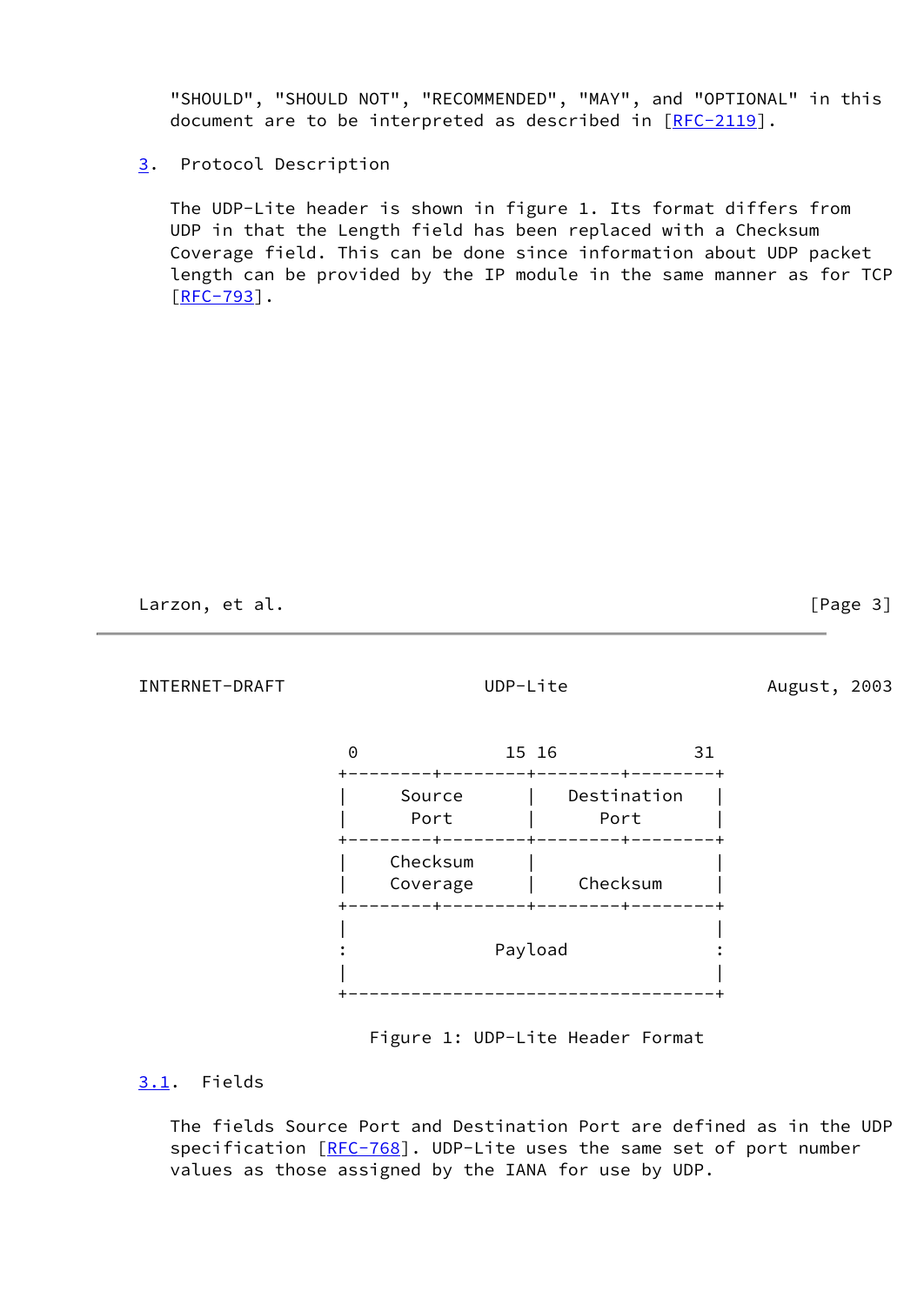Checksum Coverage is the number of octets, counting from the first octet of the UDP-Lite header, that are covered by the checksum. The UDP-Lite header MUST always be covered by the checksum. Despite this requirement, the Checksum Coverage is expressed in octets from the beginning of the UDP-Lite header, in the same way as for UDP. A Checksum Coverage of zero indicates that the entire UDP-Lite packet is covered by the checksum. This means that the value of the Checksum Coverage field MUST be either 0 or at least 8. A UDP-Lite packet with a Checksum Coverage value of 1 to 7 MUST be discarded by the receiver. Irrespective of the Checksum Coverage, the computed Checksum field MUST include a pseudo-header, based on the IP header (see below). UDP-Lite packets with a Checksum Coverage greater than the IP length MUST also be discarded.

 The Checksum field is the 16-bit one's complement of the one's complement sum of a pseudo-header of information collected from the IP header, the number of octets specified by the Checksum Coverage (starting at the first octet in the UDP-Lite header), virtually padded with a zero octet at the end (if necessary) to make a multiple of two octets  $[RFC-1071]$  $[RFC-1071]$ . Prior to computation, the checksum field MUST be set to zero. If the computed checksum is 0, it is transmitted as all ones (the equivalent in one's complement arithmetic).

 Since the transmitted checksum MUST NOT be all zeroes, an application using UDP-Lite that wishes to have no protection of the packet payload, should use a Checksum Coverage value of 8. This differs from the use of UDP over IPv4, in that the minimal UDP-Lite checksum always covers the UDP-Lite protocol header, which includes the Checksum Coverage field.

Larzon, et al. [Page 4]

<span id="page-4-1"></span>INTERNET-DRAFT UDP-Lite August, 2003

## <span id="page-4-0"></span>[3.2](#page-4-0). Pseudo Header

 UDP and UDP-Lite use the same conceptually prefixed pseudo header from the IP layer for the checksum. This pseudo header is different for IPv4 and IPv6. The pseudo header of UDP-Lite is different from the pseudo header of UDP in one way: The value of the Length field of the pseudo header is not taken from the UDP-Lite header, but rather from information provided by the IP module. This computation is done in the same manner as for TCP  $[RFC-793]$  $[RFC-793]$  $[RFC-793]$ , and implies that the Length field of the pseudo header includes the UDP-Lite header and all subsequent octets in the IP payload.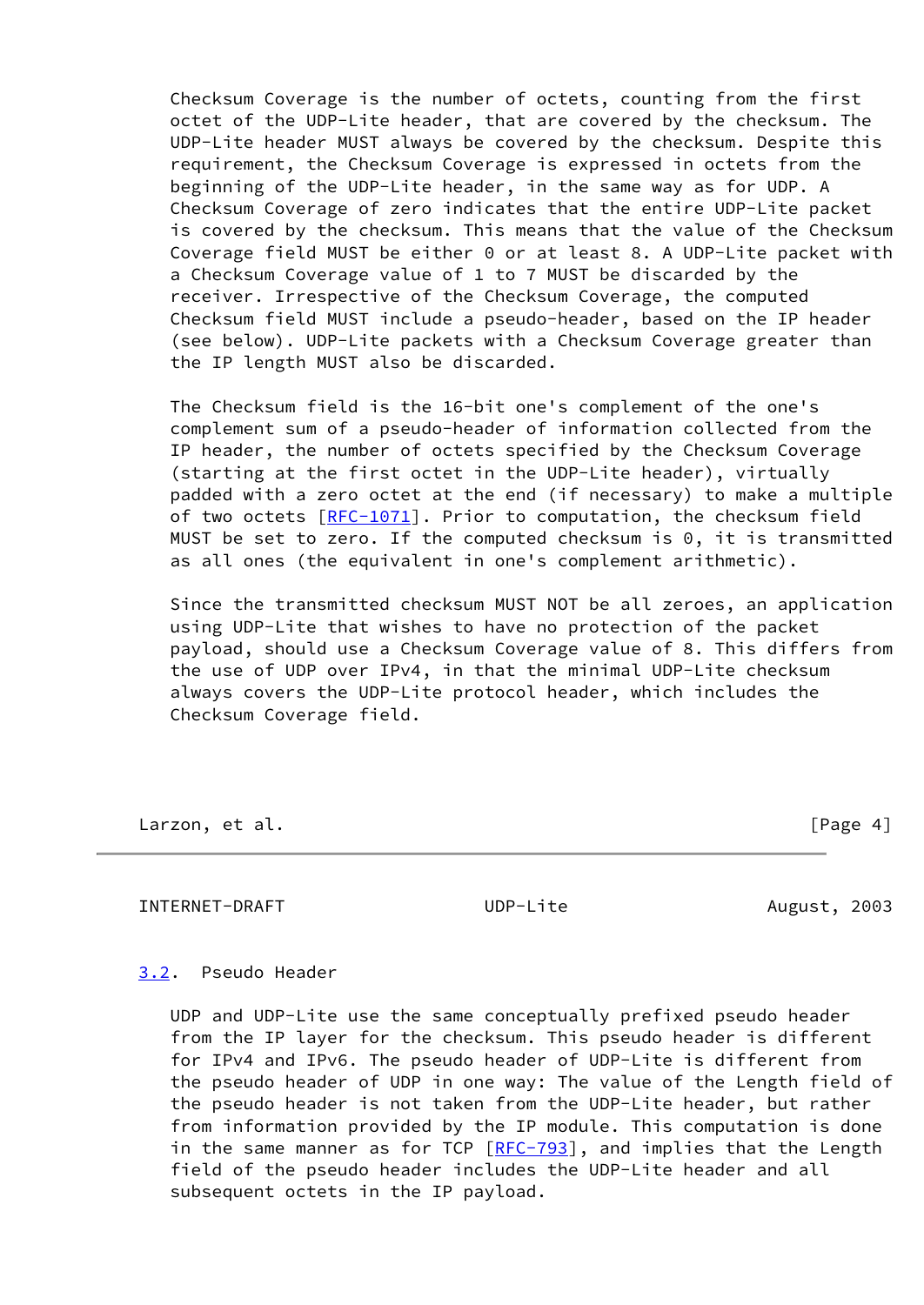## <span id="page-5-0"></span>[3.3](#page-5-0). Application Interface

 An application interface should allow the same operations as for UDP. In addition to this, it should provide a way for the sending application to pass the Checksum Coverage value to the UDP-Lite module. There should also be a way to pass the Checksum Coverage value to the receiving application, or at least let the receiving application block delivery of packets with coverage values less than a value provided by the application.

 It is RECOMMENDED that the default behavior of UDP-Lite be to mimic UDP by having the Checksum Coverage field match the length of the UDP-Lite packet, and verify the entire packet. Applications that wish to define the payload as partially insensitive to bit errors (e.g. error tolerant codecs using RTP [\[RFC-1889](https://datatracker.ietf.org/doc/pdf/rfc1889)]) should do this by an explicit system call on the sender side. Applications that wish to receive payloads that were only partially covered by a checksum should inform the receiving system by an explicit system call.

 The characteristics of the links forming an Internet path may vary greatly. It is therefore difficult to make assumptions about the level or patterns of errors that may occur in the corruption insensitive part of the UDP-Lite payload. Applications that use UDP- Lite should not make any assumptions regarding the correctness of the received data beyond the position indicated by the Checksum Coverage field, and should if necessary introduce their own appropriate validity checks.

## <span id="page-5-1"></span>[3.4](#page-5-1). IP Interface

 As for UDP, the IP module must provide the pseudo header to the UDP- Lite protocol module (known as the UDPLite module). The UDP-Lite pseudo header contains the IP addresses and protocol fields of the IP header, and also the length of the IP payload, which is derived from the Length field in the IP header.

 The sender IP module MUST NOT pad the IP payload with extra octets, since the length of the UDP-Lite payload delivered to the receiver depends on the length of the IP payload.

Larzon, et al. [Page 5]

<span id="page-5-2"></span>INTERNET-DRAFT UDP-Lite August, 2003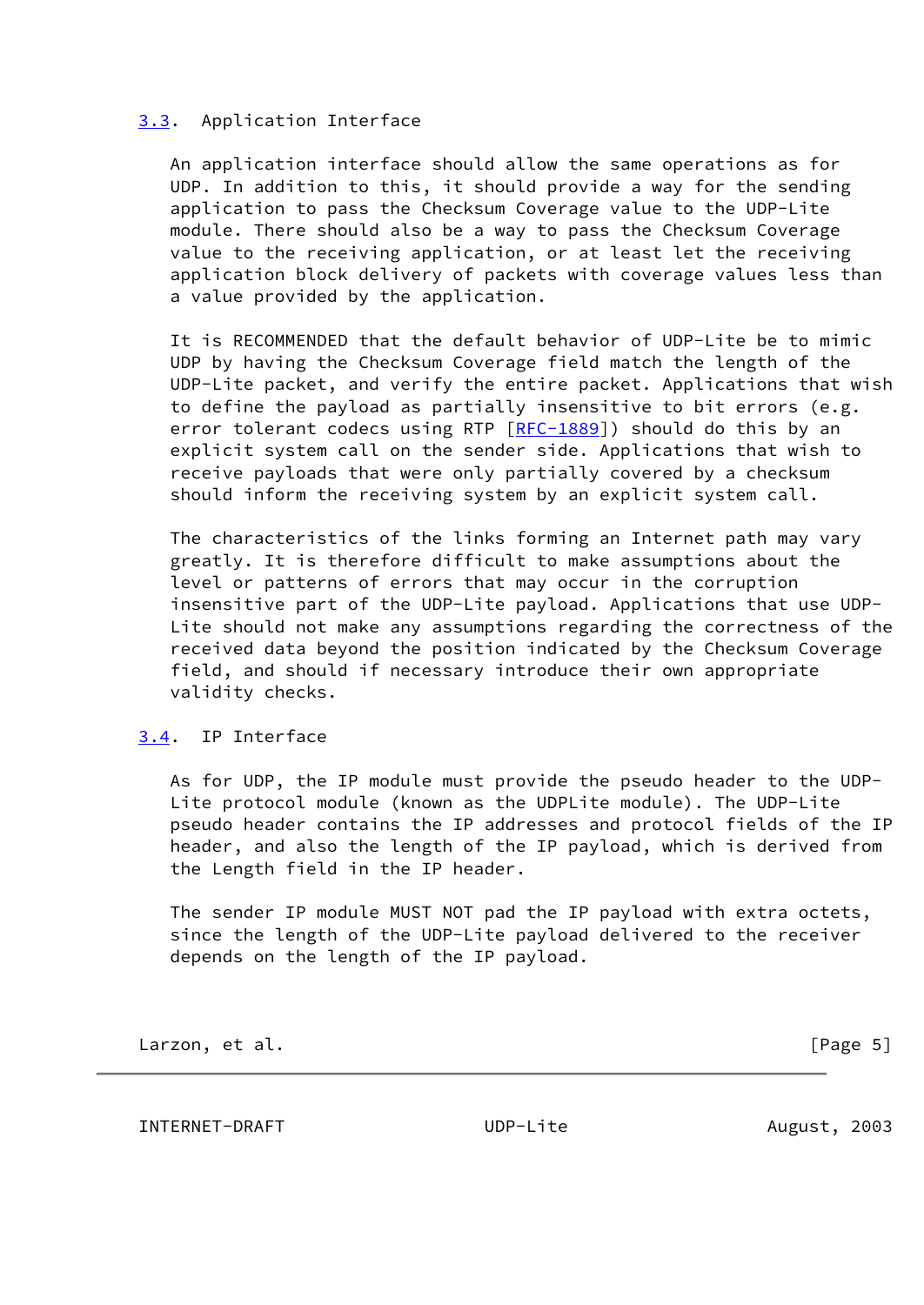#### <span id="page-6-0"></span>[3.5](#page-6-0). Jumbograms

 The Checksum Coverage field is 16 bits and can represent a Checksum Coverage value of up to 65535 octets. This allows arbitrary checksum coverage for IP packets, unless they are Jumbograms. For Jumbograms, the checksum can cover either the entire payload (when the Checksum Coverage field has the value zero), or else at most the initial 65535 octets of the UDP-Lite packet.

## <span id="page-6-1"></span>[4](#page-6-1). Lower Layer Considerations

 Since UDP-Lite can deliver packets with damaged payloads to an application that wishes to receive them, frames carrying UDP-Lite packets need not be discarded by lower layer protocols when there are errors only in the insensitive part. For a link that supports partial error detection, the Checksum Coverage field in the UDP-Lite header MAY be used as a hint of where errors do not need to be detected. Lower layers MUST use a strong error detection mechanism [\[LINK](#page-10-5)] to detect at least errors that occur in the sensitive part of the packet, and discard damaged packets. The sensitive part consists of the octets between the first octet of the IP header and the last octet identified by the Checksum Coverage field. The sensitive part would thus be treated in exactly the same way as for a UDP packet.

 Link layers that do not support partial error detection suitable for UDP-Lite, as described above, MUST detect errors in the entire UDP- Lite packet, and MUST discard damaged packets [[LINK\]](#page-10-5). The whole UDP-Lite packet is thus treated in exactly the same way as a UDP packet.

 It should be noted that UDP-Lite would only make a difference to an application if partial error detection, based on the partial checksum feature of UDP-Lite, is implemented also by link layers, as discussed above. Partial error detection at the link layer would only make a difference when implemented over error-prone links.

## <span id="page-6-2"></span>[5](#page-6-2). Compatibility with UDP

 UDP and UDP-Lite have similar syntax and semantics. Applications designed for UDP may therefore use UDP-Lite instead, and will by default receive the same full packet coverage. The similarities also ease implementation of UDP-Lite, since only minor modifications are needed to an existing UDP implementation.

 UDP-Lite has been allocated a separate IP protocol identifier, XXXX (UDPLite) [INSERT IANA NUMBER BEFORE PUBLICATION], that allows a receiver to identify whether UDP or UDP-Lite is used. A destination end host that is unaware of UDP-Lite will, in general, return an ICMP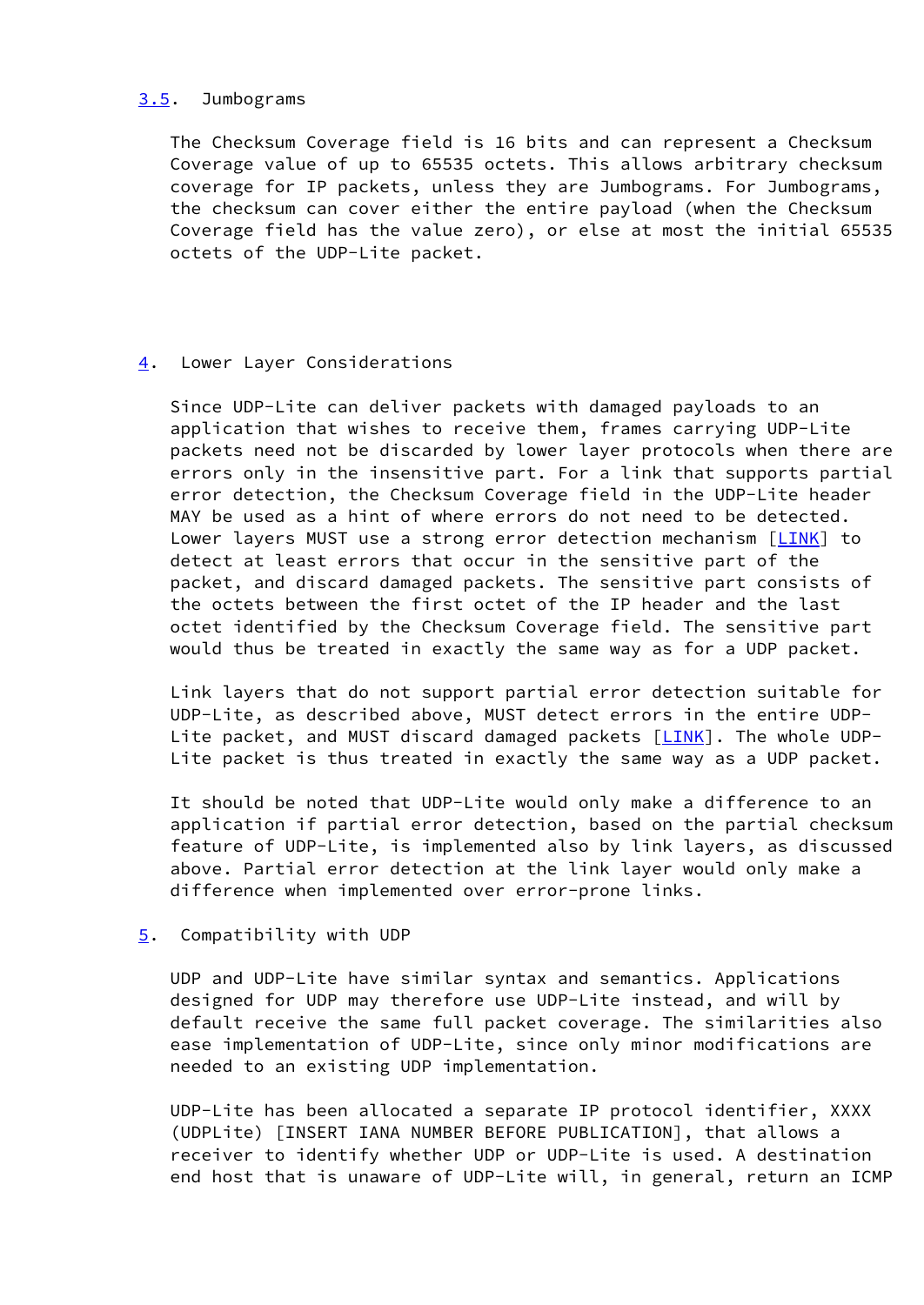#### <span id="page-7-0"></span>INTERNET-DRAFT UDP-Lite August, 2003

 "Protocol Unreachable" or an ICMPv6 "Payload Type Unknown" error message (depending on the IP protocol type). This simple method of detecting UDP-Lite unaware systems is the primary benefit of having separate protocol identifiers.

 The remainder of this section provides the rationale for allocating a separate IP protocol identifier for UDP-Lite, rather than sharing the IP protocol identifier with UDP.

 There are no known interoperability problems between UDP and UDP-Lite if they were to share the protocol identifier with UDP. Specifically, there is no case where a potentially problematic packet is delivered to an unsuspecting application; a UDP-Lite payload with partial checksum coverage cannot be delivered to UDP applications, and UDP packets that only partially fill the IP payload cannot be delivered to applications using UDP-Lite.

 However, if the protocol identifier were to have been shared between UDP and UDP-Lite, and a UDP-Lite implementation was to send a UDP- Lite packet using a partial checksum to a UDP implementation, the UDP implementation would silently discard the packet, because a mismatching pseudo header would cause the UDP checksum to fail. Neither the sending nor the receiving application would be notified. Potential solutions to this could have been:

 1) explicit application in-band signaling (while not using the partial checksum coverage option) to enable the sender to learn whether the receiver is UDP-Lite enabled or not, or

 2) use of out-of-band signaling such as H.323, SIP, or RTCP to convey whether the receiver is UDP-Lite enabled.

 Since UDP-Lite has been assigned its own IP protocol identifier, there is no need to consider this possibility of delivery of a UDP- Lite packet to an unsuspecting UDP port.

6. Security Considerations

 The security impact of UDP-Lite is related to its interaction with authentication and encryption mechanisms. When the partial checksum option of UDP-Lite is enabled, the insensitive portion of a packet may change in transit. This is contrary to the idea behind most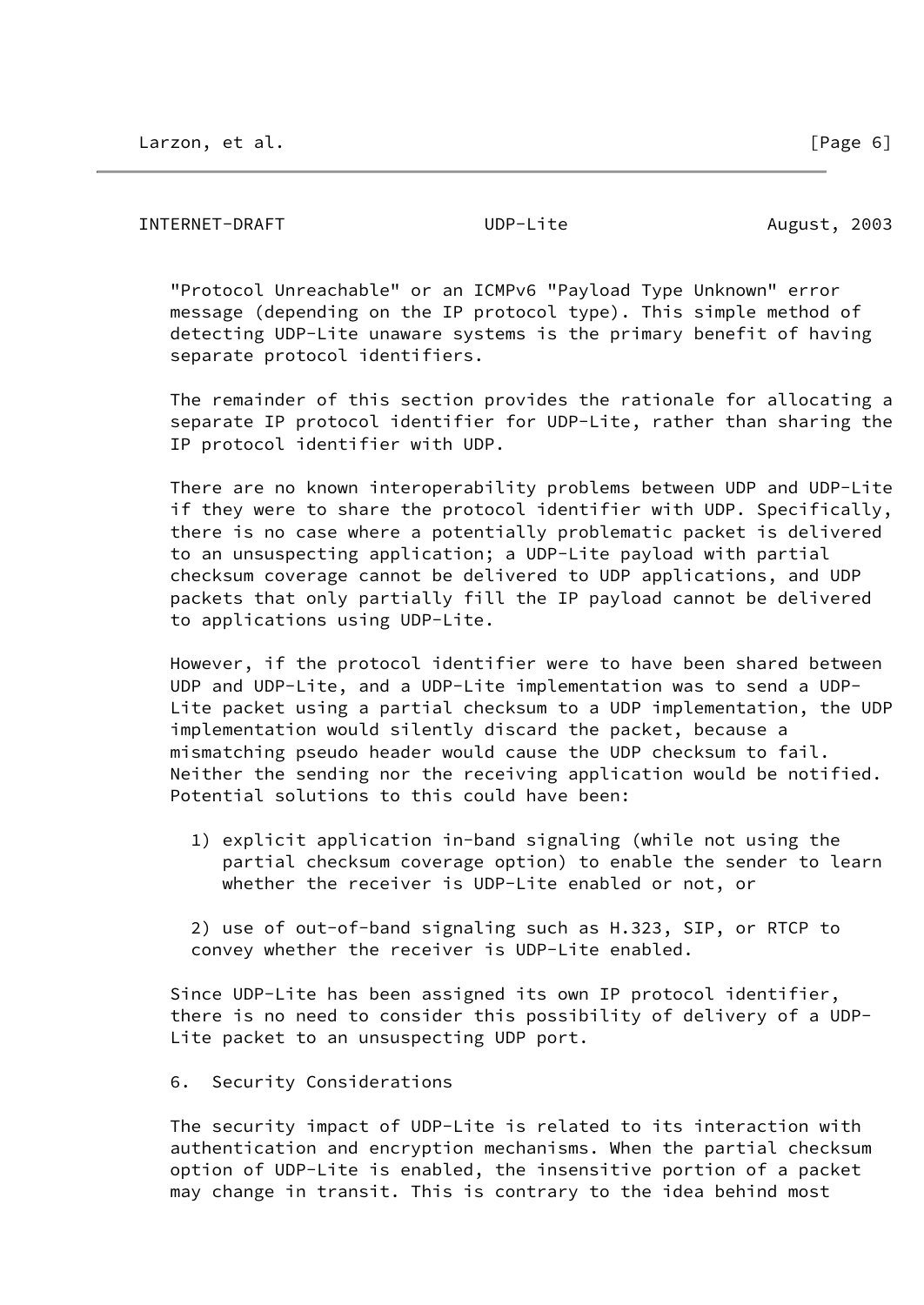authentication mechanisms: authentication succeeds if the packet has not changed in transit. Unless authentication mechanisms that operate only on the sensitive part of packets are developed and used, authentication will always fail for UDP-Lite packets where the insensitive part has been damaged.

The IPSec integrity check (Encapsulation Security Protocol, ESP, or

Larzon, et al. [Page 7]

<span id="page-8-1"></span>INTERNET-DRAFT UDP-Lite August, 2003

 Authentication Header, AH) is applied (at least) to the entire IP packet payload. Corruption of any bit within the protected area will then result in the IP receiver discarding the UDP-Lite packet.

When IPSEC is used with ESP payload encryption, a link can not determine the specific transport protocol of a packet being forwarded by inspecting the IP packet payload. In this case, the link MUST provide a standard integrity check covering the entire IP packet and payload. UDP-Lite provides no benefit in this case.

 Encryption (e.g., at the transport or application levels) may be used. Note that omitting an integrity check can, under certain circumstances, compromise confidentiality [[Bell98](#page-10-6)].

 If a few bits of an encrypted packet are damaged, the decryption transform will typically spread errors so that the packet becomes too damaged to be of use. Many encryption transforms today exhibit this behavior. There exist encryption transforms, stream ciphers, which do not cause error propagation. Proper use of stream ciphers can be quite difficult, especially when authentication-checking is omitted [\[BB01](#page-10-7)]. In particular, an attacker can cause predictable changes to the ultimate plaintext, even without being able to decrypt the ciphertext.

## <span id="page-8-0"></span>[7](#page-8-0). IANA Considerations

 A new IP protocol number, XXXX [INSERT NUMBER BEFORE PUBLICATION], has been assigned for UDP-Lite. The name associated with this protocol number is "UDPLite". This ensures compatibility across a wide range of platforms, since on some platforms the "-" character may not form part of a protocol entity name.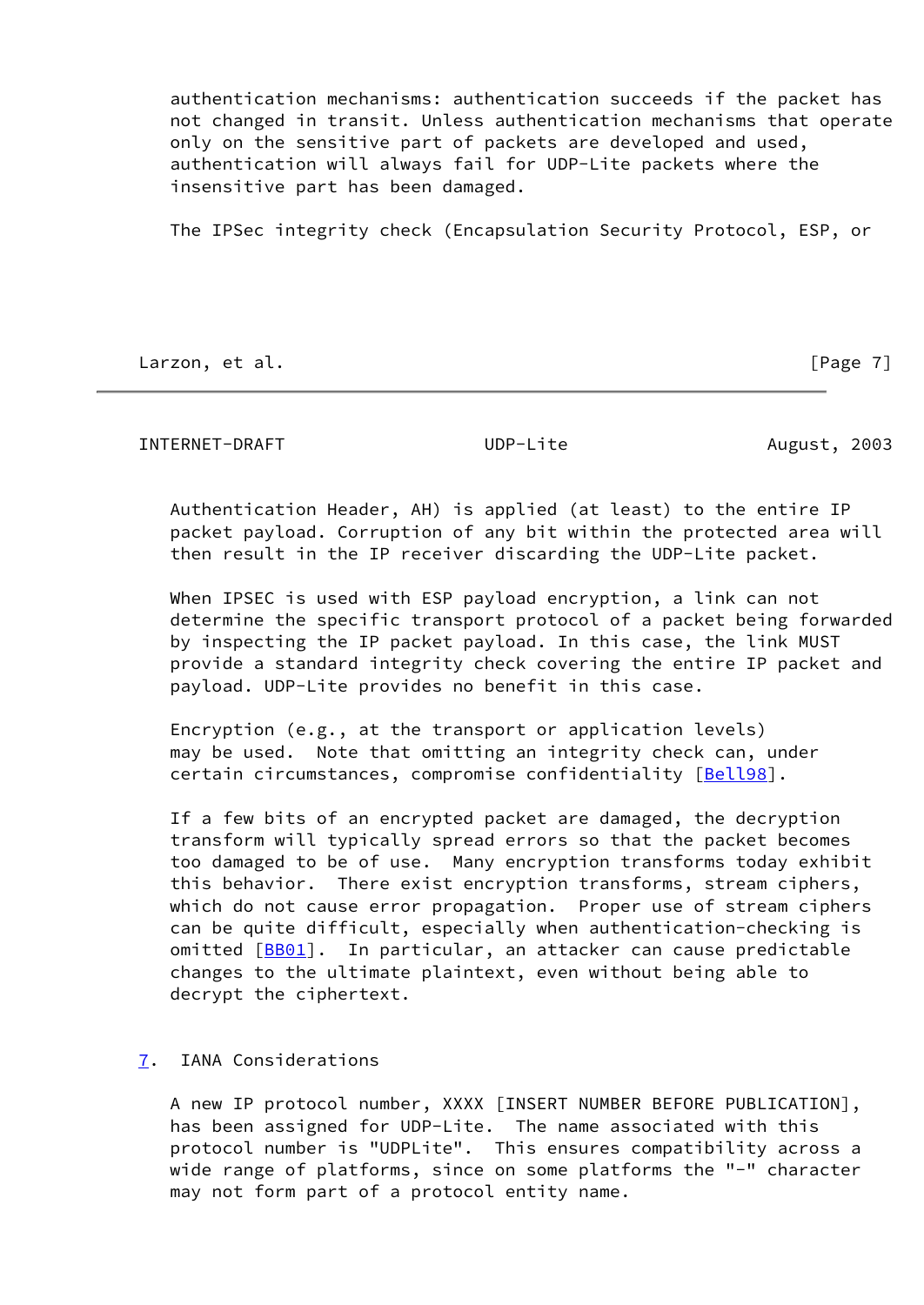## [NOTE, REMOVE BEFORE PUBLICATION]

# IANA assignment instruction:

 The IANA must reserve an IP protocol number for UDP-Lite. IANA - Please NOTE the name of the registry entry MUST be "UDPLite", as detailed above.

[END OF NOTE]

Larzon, et al. [Page 8]

<span id="page-9-2"></span><span id="page-9-1"></span><span id="page-9-0"></span>

| INTERNET-DRAFT                          |                         | UDP-Lite                                                                                                             | August, 2003 |
|-----------------------------------------|-------------------------|----------------------------------------------------------------------------------------------------------------------|--------------|
| 8. References                           |                         |                                                                                                                      |              |
| 8.1. Normative References               |                         |                                                                                                                      |              |
| $\lceil \mathsf{RFC}\text{-}768\rceil$  | August 1980.            | Postel, J., "User Datagram Protocol", <u>RFC 768</u> (STD6),                                                         |              |
| $\lceil \mathsf{RFC}\text{-}791\rceil$  | September 1981.         | Postel, J., "Internet Protocol", <u>RFC 791</u> (STD5),                                                              |              |
| [RFC-793]                               | (STD7), September 1981. | Postel, J., "Transmission Control Protocol", RFC 793                                                                 |              |
| $\lceil \mathsf{RFC}\text{-1071}\rceil$ |                         | Braden, R., Borman, D., and C. Partridge, "Computing the<br>Internet Checksum", RFC 1071, September 1988.            |              |
|                                         |                         | [RFC-2119] Bradner, S., "Key words for use in RFCs to Indicate<br>Requirement Levels", RFC 2119 (BCP15), March 1997. |              |
| $\lceil \mathsf{RFC}\text{-}2460\rceil$ |                         | Deering, S., and R. Hinden, "Internet Protocol, Version 6<br>(IPv6) Specification", RFC 2460, December 1998.         |              |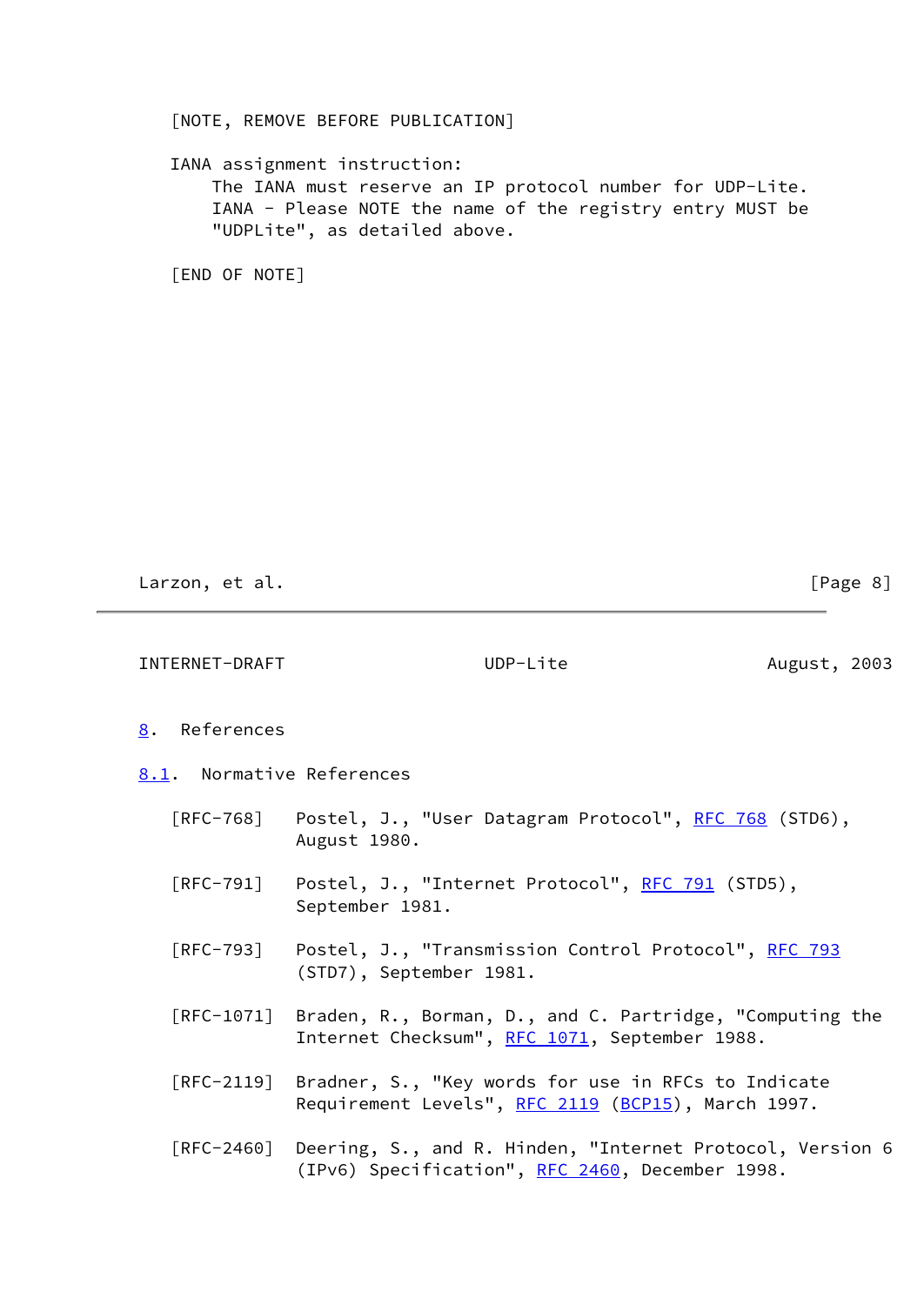- <span id="page-10-7"></span><span id="page-10-6"></span><span id="page-10-0"></span> [8.2](#page-10-0). Informative References
	- [Bell98] Bellovin, S.M., "Cryptography and the Internet", Proceedings of CRYPTO Ì98, August, 1988.
	- [BB01] Bellovin, S.M., and M. Blaze, "Cryptographic Modes of Operation for the Internet", 2nd NIST Workshop on Modes of Operation, August 2001.
	- [3GPP] **"Technical Specification Group Services and System**  Aspects; Quality of Service (QoS) concept and architecture", TS 23.107 V5.9.0, Technical Specification 3rd Generation Partnership Project, June 2003.
	- [H.264] Hannuksela, M.M., T. Stockhammer, M. Westerlund. And D. Singer, "RTP payload Format for H.264 Video", Internet Draft, Work in Progress, March 2003.
	- [ILBRC] S.V. Andersen, et. al., "Internet Low Bit Rate Codec", [draft-ietf-avt-ilbc-codec-01.txt](https://datatracker.ietf.org/doc/pdf/draft-ietf-avt-ilbc-codec-01.txt), Internet Draft, Work in Progress, March 2003.
	- [ISO-14496] ISO/IEC International Standard 1446 (MPEG-4), "Information Technology & Coding of Audio-Visual Objects", January 2000.
	- [ITU-H.263] "Video Coding for Low Bit Rate Communication," ITU-T Recommendation H.263, January 1998.

<span id="page-10-4"></span><span id="page-10-3"></span><span id="page-10-2"></span>Larzon, et al. **Example 2018** [Page 9]

<span id="page-10-1"></span>INTERNET-DRAFT UDP-Lite August, 2003

- [ITU-H.264] "Draft ITU-T Recommendation and Final Draft International Standard of Joint Video Specification", ITU-T Recommendation H.264, May 2003.
- <span id="page-10-5"></span> [LINK] Phil Karn, Editor, "Advice for Internet Subnetwork Designers", Work in Progress, IETF.
- [RFC-1889] Schulzrinne, H., Casner, S., Frederick, R., and V. Jacobson, "RTP: A Transport Protocol for Real-Time Applications", [RFC 1889,](https://datatracker.ietf.org/doc/pdf/rfc1889) January 1996.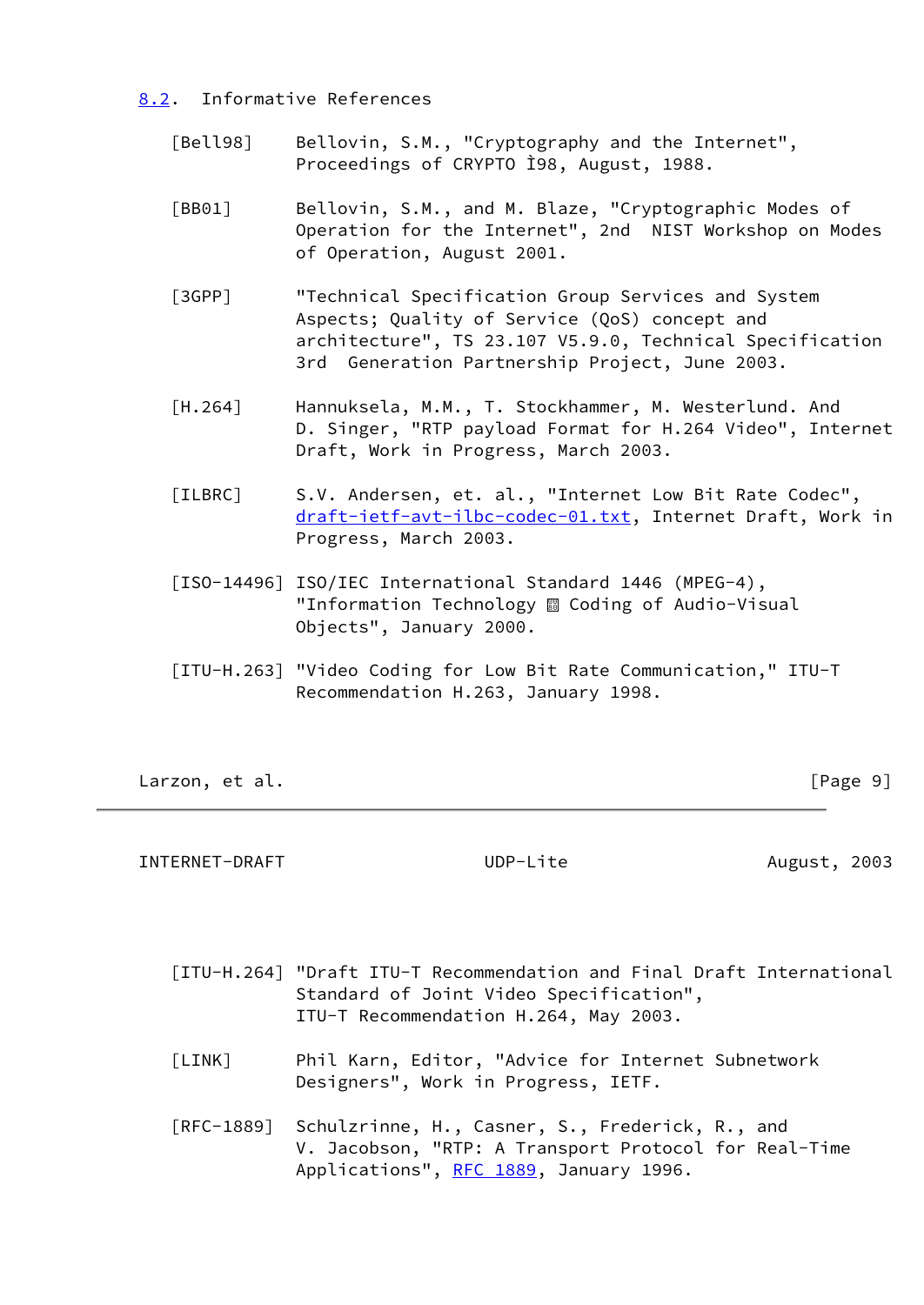- [RFC-2026] Bradner, S., "The Internet Standards Process", [RFC 2026,](https://datatracker.ietf.org/doc/pdf/rfc2026) October 1996.
- [RFC-2402] Kent, S., and R. Atkinson, "IP Authentication Header", [RFC 2402](https://datatracker.ietf.org/doc/pdf/rfc2402), November 1998.
- [RFC-2406] Kent, S., and R. Atkinson, "IP Encapsulating Security Payload (ESP)", [RFC 206](https://datatracker.ietf.org/doc/pdf/rfc206), November 1998.
- [RFC-3267] Sjoberg, J., M. Westerlund, A. Lakeaniemi, and Q. Xie, "Real-Time Transport Protocol (RTP) Payload Format and File Storage Format for the Adaptiove Multi-Rate (AMR) and Adaptive Multi-Rate Wideband (AMR-WB) Audio Codecs", [RFC 3267](https://datatracker.ietf.org/doc/pdf/rfc3267), June 2002.
- <span id="page-11-3"></span> [LDP99] Larzon, L-A., Degermark, M., and S. Pink, "UDP Lite for Real-Time Multimedia Applications", Proceedings of the IEEE International Conference of Communications (ICC), 1999.
- <span id="page-11-0"></span>[9](#page-11-0). Acknowledgements

 Thanks to Ghyslain Pelletier for significant technical and editorial comments. Thanks also to Steven Bellovin, Elisabetta Carrara, and Mats Naslund for reviewing the security considerations chapter, and to Peter Eriksson for a language review and thereby improving the clarity of this document.

Larzon, et al. [Page 10]

<span id="page-11-2"></span>INTERNET-DRAFT UDP-Lite August, 2003

<span id="page-11-1"></span>[10.](#page-11-1) Authors' Addresses

 Lars-Ake Larzon Department of CS & EE Lulea University of Technology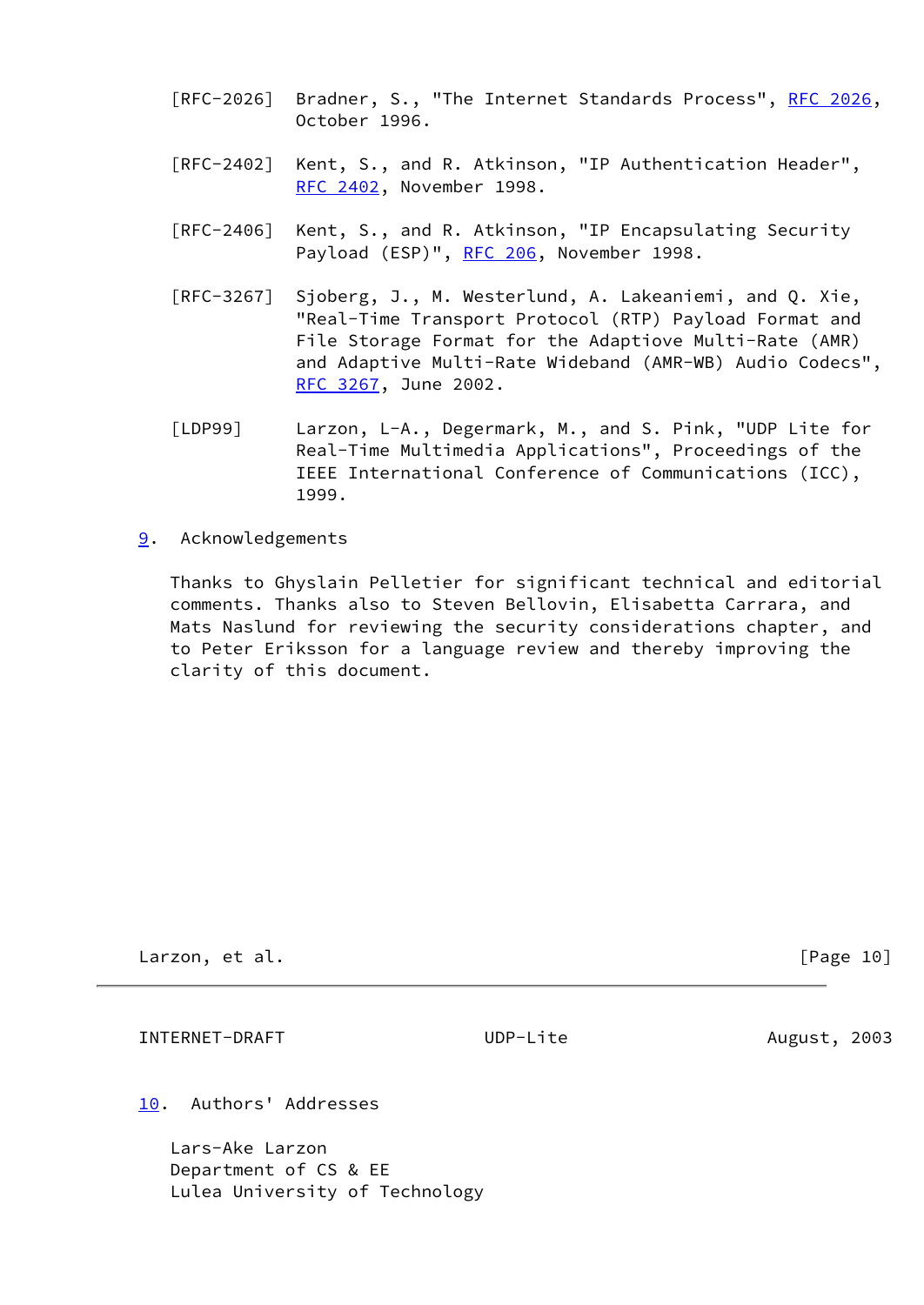S-971 87 Lulea, Sweden Email: lln@cdt.luth.se

 Mikael Degermark Department of Computer Science The University of Arizona P.O. Box 210077 Tucson, AZ 85721-0077, USA Email: micke@cs.arizona.edu

 Stephen Pink The University of Arizona P.O. Box 210077 Tucson, AZ 85721-0077, USA Email: steve@cs.arizona.edu

 Lars-Erik Jonsson Ericsson AB Box 920 S-971 28 Lulea, Sweden Email: lars-erik.jonsson@ericsson.com

 Godred Fairhurst Department of Engineering University of Aberdeen Aberdeen, AB24 3UE, UK Email: gorry@erg.abdn.ac.uk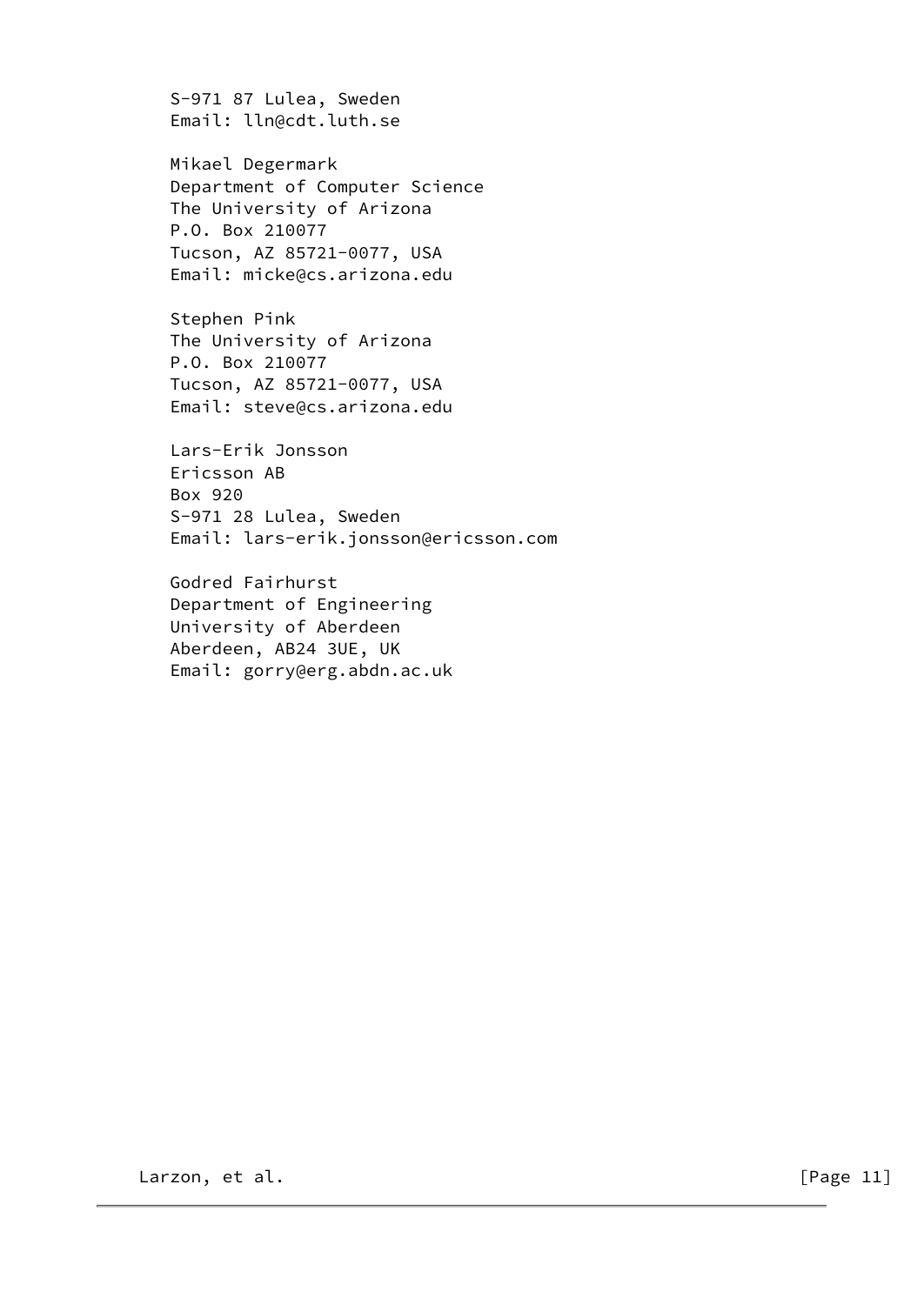Full Copyright Statement

Copyright (C) The Internet Society (2002). All Rights Reserved.

 This document and translations of it may be copied and furnished to others, and derivative works that comment on or otherwise explain it or assist in its implementation may be prepared, copied, published and distributed, in whole or in part, without restriction of any kind, provided that the above copyright notice and this paragraph are included on all such copies and derivative works. However, this document itself may not be modified in any way, such as by removing the copyright notice or references to the Internet Society or other Internet organizations, except as needed for the purpose of developing Internet standards in which case the procedures for copyrights defined in the Internet Standards process must be followed, or as required to translate it into languages other than English.

 The limited permissions granted above are perpetual and will not be revoked by the Internet Society or its successors or assigns.

 This document and the information contained herein is provided on an "AS IS" basis and THE INTERNET SOCIETY AND THE INTERNET ENGINEERING TASK FORCE DISCLAIMS ALL WARRANTIES, EXPRESS OR IMPLIED, INCLUDING BUT NOT LIMITED TO ANY WARRANTY THAT THE USE OF THE INFORMATION HEREIN WILL NOT INFRINGE ANY RIGHTS OR ANY IMPLIED WARRANTIES OF MERCHANTABILITY OR FITNESS FOR A PARTICULAR PURPOSE.

This Internet-Draft expires December, 2003.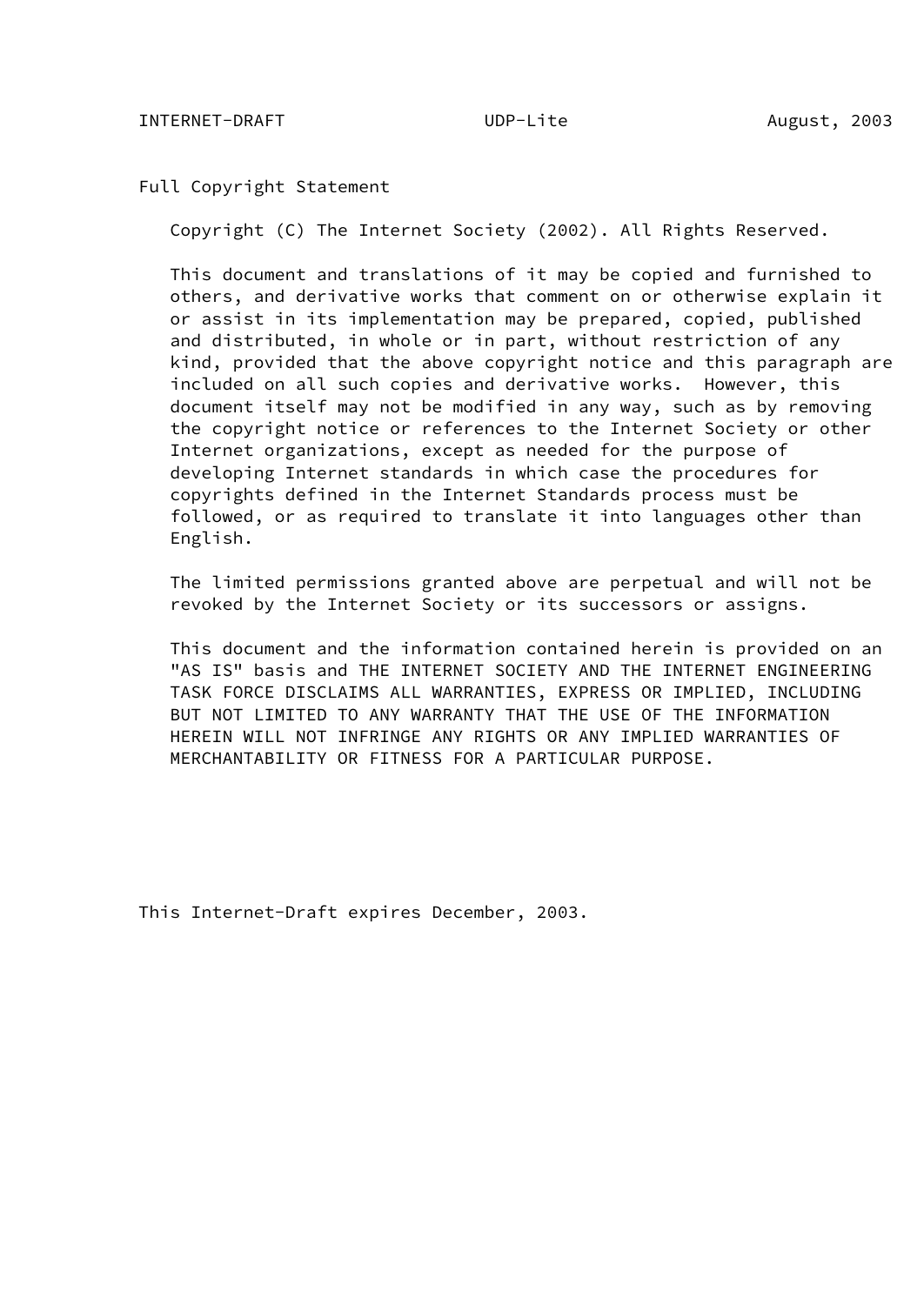Larzon, et al. [Page 12]

INTERNET-DRAFT UDP-Lite August, 2003

[NOTE, REMOVE BEFORE PUBLICATION]

 Document History 02j - This section is intended to assist the AD in review of the document. It must be deleted by the RFC Editor.

 (1) IANA Assignemnet Name chnage UDP-Lite renamed UDPLite to increase the portability of the code to operating systems that use the "-" character as a part of the mapping function (i.e. not allowed in the protocol ID).

 Having done this, I now worry a little that this may now divorce the RFC from the previous published work --- should we also refer people to UDP-Lite?

(2) Text added to 2nd para,  $section 3.1$  to say pseudo header always present.

 (3) Text added to 2nd para, [section 3.1](#page-3-1) to say initial checksum value is zero.

 (4) [Section 5](#page-6-2), added IPv6 text: A destination end host that is unaware of UDP-Lite will, in general, return an ICMP "Protocol Unreachable" or an ICMPv6 "Payload Type Unknown" error message (depending on the IP protocol type).

 (5) BSD Code behaviour? This is a protocol problem with a BSD implementation, not a spec fault.

- (6) Examples added of applications
- (7) Examples of systems that would use it
- (8) Security issues (text requested by IESG).
- (9) Minor NiTs with written English corrected.